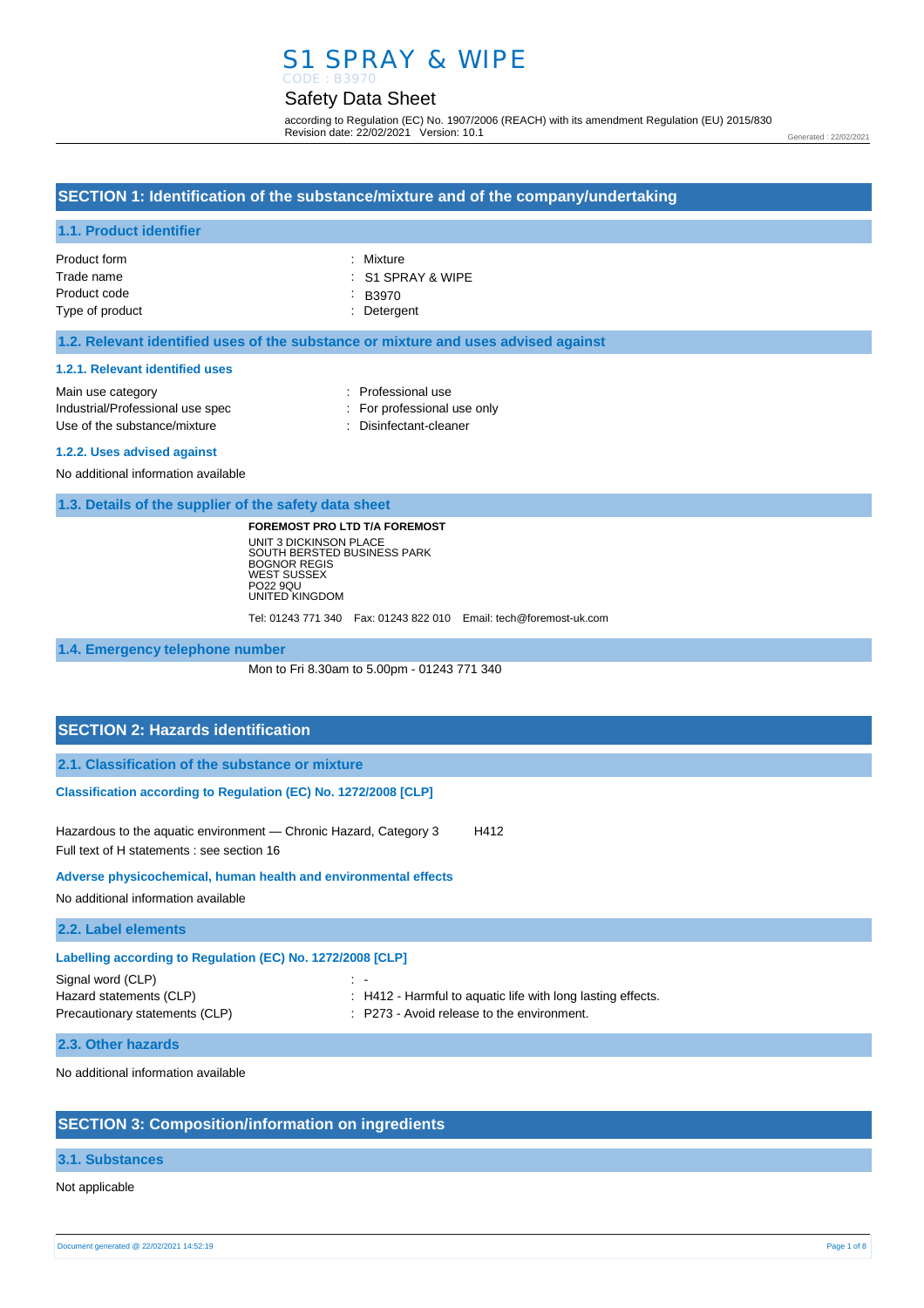## Safety Data Sheet

according to Regulation (EC) No. 1907/2006 (REACH) with its amendment Regulation (EU) 2015/830

| 3.2. Mixtures                                                             |                                                                           |               |                                                                                                                                       |
|---------------------------------------------------------------------------|---------------------------------------------------------------------------|---------------|---------------------------------------------------------------------------------------------------------------------------------------|
| <b>Name</b>                                                               | <b>Product identifier</b>                                                 | $\frac{9}{6}$ | <b>Classification according to</b><br><b>Regulation (EC) No.</b><br>1272/2008 [CLP]                                                   |
| Quaternary ammonium compounds, benzyl-C12-16-<br>alkyldimethyl, chlorides | (CAS-No.) 68424-85-1<br>(EC-No.) 270-325-2<br>(REACH-no) 01-2119965180-41 | $0.1 - 1$     | Acute Tox. 4 (Oral), H302<br>Skin Corr. 1B, H314<br>Eye Dam. 1, H318<br>Aquatic Acute 1, H400 (M=10)<br>Aquatic Chronic 1, H410 (M=1) |

Full text of H-statements: see section 16

| <b>SECTION 4: First aid measures</b>                                                                                 |                                                                                                                                                                                                                                                                                                             |  |  |
|----------------------------------------------------------------------------------------------------------------------|-------------------------------------------------------------------------------------------------------------------------------------------------------------------------------------------------------------------------------------------------------------------------------------------------------------|--|--|
| 4.1. Description of first aid measures                                                                               |                                                                                                                                                                                                                                                                                                             |  |  |
| First-aid measures after inhalation<br>First-aid measures after skin contact<br>First-aid measures after eye contact | : Remove person to fresh air and keep comfortable for breathing.<br>: Wash skin with plenty of water.<br>: IF IN EYES: Rinse cautiously with water for several minutes. Remove contact lenses, if<br>present and easy to do. Continue rinsing. If eye irritation persists: Get medical<br>advice/attention. |  |  |
| First-aid measures after ingestion                                                                                   | : Give nothing or a little water to drink. Get medical advice/attention if you feel unwell.                                                                                                                                                                                                                 |  |  |
| 4.2. Most important symptoms and effects, both acute and delayed                                                     |                                                                                                                                                                                                                                                                                                             |  |  |
| Symptoms/effects after skin contact<br>Symptoms/effects after eye contact                                            | : Repeated or prolonged skin contact may cause irritation.<br>: May cause slight irritation.                                                                                                                                                                                                                |  |  |
| 4.3. Indication of any immediate medical attention and special treatment needed                                      |                                                                                                                                                                                                                                                                                                             |  |  |

Treat symptomatically.

| <b>SECTION 5: Firefighting measures</b>                                  |                                     |  |
|--------------------------------------------------------------------------|-------------------------------------|--|
|                                                                          |                                     |  |
| 5.1. Extinguishing media                                                 |                                     |  |
| Suitable extinguishing media                                             | : Carbon dioxide. Dry powder. Foam. |  |
| 5.2. Special hazards arising from the substance or mixture               |                                     |  |
| No additional information available                                      |                                     |  |
| 5.3. Advice for firefighters                                             |                                     |  |
| No additional information available                                      |                                     |  |
|                                                                          |                                     |  |
| <b>SECTION 6: Accidental release measures</b>                            |                                     |  |
| 6.1. Personal precautions, protective equipment and emergency procedures |                                     |  |
| 6.1.1. For non-emergency personnel                                       |                                     |  |

Emergency procedures **in the contract of the Contract Contract Evacuate unnecessary personnel. 6.1.2. For emergency responders**  Protective equipment **interest in the COV** MS Use personal protective equipment as required. **6.2. Environmental precautions** Avoid release to the environment. **6.3. Methods and material for containment and cleaning up** For containment : Collect spillage.

Document generated @ 22/02/2021 14:52:19 Page 2 of 8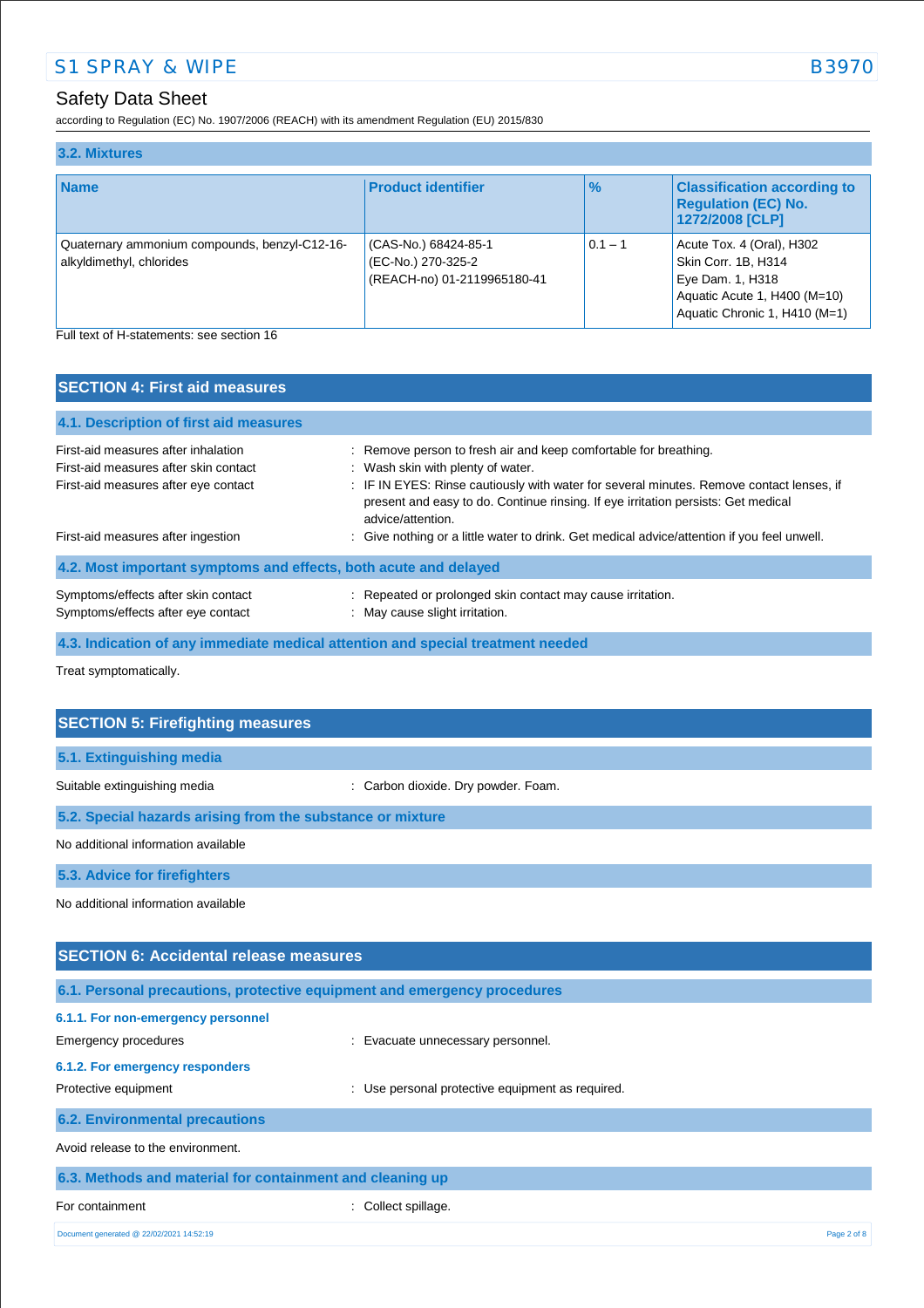# Safety Data Sheet

according to Regulation (EC) No. 1907/2006 (REACH) with its amendment Regulation (EU) 2015/830

Methods for cleaning up **interpret in the spills** with inert solids, such as clay or diatomaceous earth as soon as possible.

## **6.4. Reference to other sections**

For further information refer to section 8: "Exposure controls/personal protection". For further information refer to section 13.

| <b>SECTION 7: Handling and storage</b>                                                          |                                                                                                                                                                                                     |  |  |
|-------------------------------------------------------------------------------------------------|-----------------------------------------------------------------------------------------------------------------------------------------------------------------------------------------------------|--|--|
| 7.1. Precautions for safe handling                                                              |                                                                                                                                                                                                     |  |  |
| Precautions for safe handling<br>Hygiene measures                                               | : Avoid contact with eyes.<br>: Do not eat, drink or smoke when using this product.                                                                                                                 |  |  |
| 7.2. Conditions for safe storage, including any incompatibilities                               |                                                                                                                                                                                                     |  |  |
| Technical measures<br>Storage conditions<br>Incompatible products<br>Special rules on packaging | Does not require any specific or particular technical measures.<br>: Keep container closed when not in use.<br>: Oxidizing agent. Strong acids. Strong bases.<br>: Keep only in original container. |  |  |
| 7.3. Specific end use(s)                                                                        |                                                                                                                                                                                                     |  |  |

No additional information available

## **SECTION 8: Exposure controls/personal protection**

#### **8.1. Control parameters**

**8.1.1 National occupational exposure and biological limit values** 

No additional information available

**8.1.2. Recommended monitoring procedures** 

No additional information available

#### **8.1.3. Air contaminants formed**

No additional information available

#### **8.1.4. DNEL and PNEC**

No additional information available

**8.1.5. Control banding** 

No additional information available

**8.2. Exposure controls**

#### **8.2.1. Appropriate engineering controls**

No additional information available

**8.2.2. Personal protection equipment** 

#### **8.2.2.1. Eye and face protection**

| <b>Eye protection:</b>                    |  |
|-------------------------------------------|--|
| Not required for normal conditions of use |  |

#### **8.2.2.2. Skin protection**

#### **Skin and body protection:**

Not required for normal conditions of use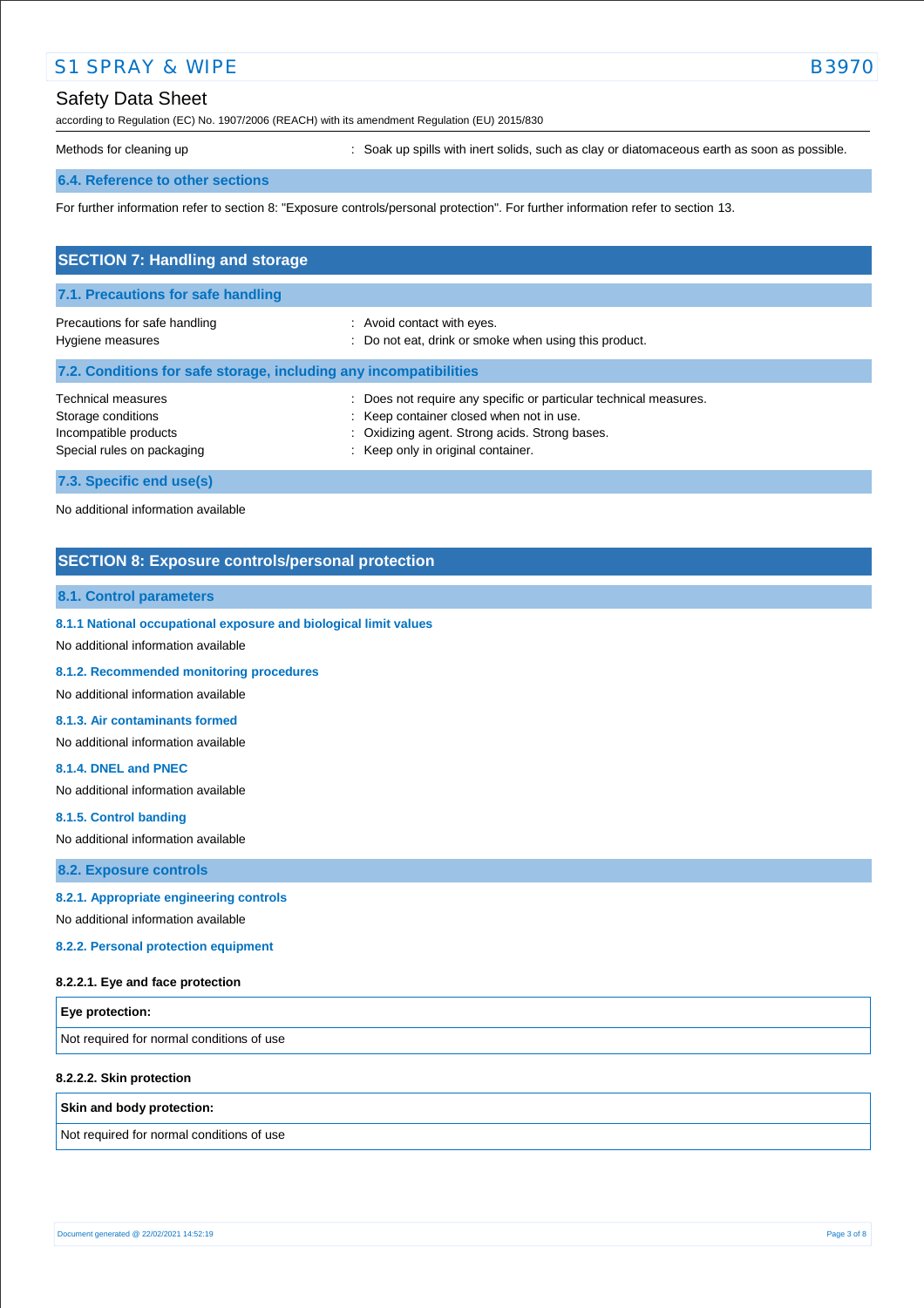## Safety Data Sheet

according to Regulation (EC) No. 1907/2006 (REACH) with its amendment Regulation (EU) 2015/830

In case of repeated or prolonged contact wear gloves. Chemical resistant gloves (according to European standard EN 374 or equivalent)

| Other skin protection<br>Materials for protective clothing: |
|-------------------------------------------------------------|
| Not required for normal conditions of use                   |
| 8.2.2.3. Respiratory protection                             |

#### **Respiratory protection:**

Not required for normal conditions of use

#### **8.2.2.4. Thermal hazards**

No additional information available

#### **8.2.3. Environmental exposure controls**

No additional information available

## **SECTION 9: Physical and chemical properties**

## **9.1. Information on basic physical and chemical properties**

| Physical state                                  | Liquid            |
|-------------------------------------------------|-------------------|
| Appearance                                      | Liquid.           |
| Colour                                          | pink.             |
| Odour                                           | Floral.           |
| Odour threshold                                 | No data available |
| рH                                              | 10.5              |
| Relative evaporation rate (butylacetate=1)      | No data available |
| Melting point                                   | No data available |
| Freezing point                                  | No data available |
| Boiling point                                   | $\geq 100$ °C     |
| Flash point                                     | No data available |
| Auto-ignition temperature                       | No data available |
| Decomposition temperature                       | No data available |
| Flammability (solid, gas)                       | No data available |
| Vapour pressure                                 | No data available |
| Relative vapour density at 20 °C                | No data available |
| Relative density                                | 1                 |
| Solubility                                      | Soluble in water. |
| Partition coefficient n-octanol/water (Log Pow) | No data available |
| Viscosity, kinematic                            | No data available |
| Viscosity, dynamic                              | No data available |
| Explosive properties                            | No data available |
| Oxidising properties                            | No data available |
| <b>Explosive limits</b>                         | No data available |

#### **9.2. Other information**

No additional information available

## **SECTION 10: Stability and reactivity**

### **10.1. Reactivity**

The product is non-reactive under normal conditions of use, storage and transport.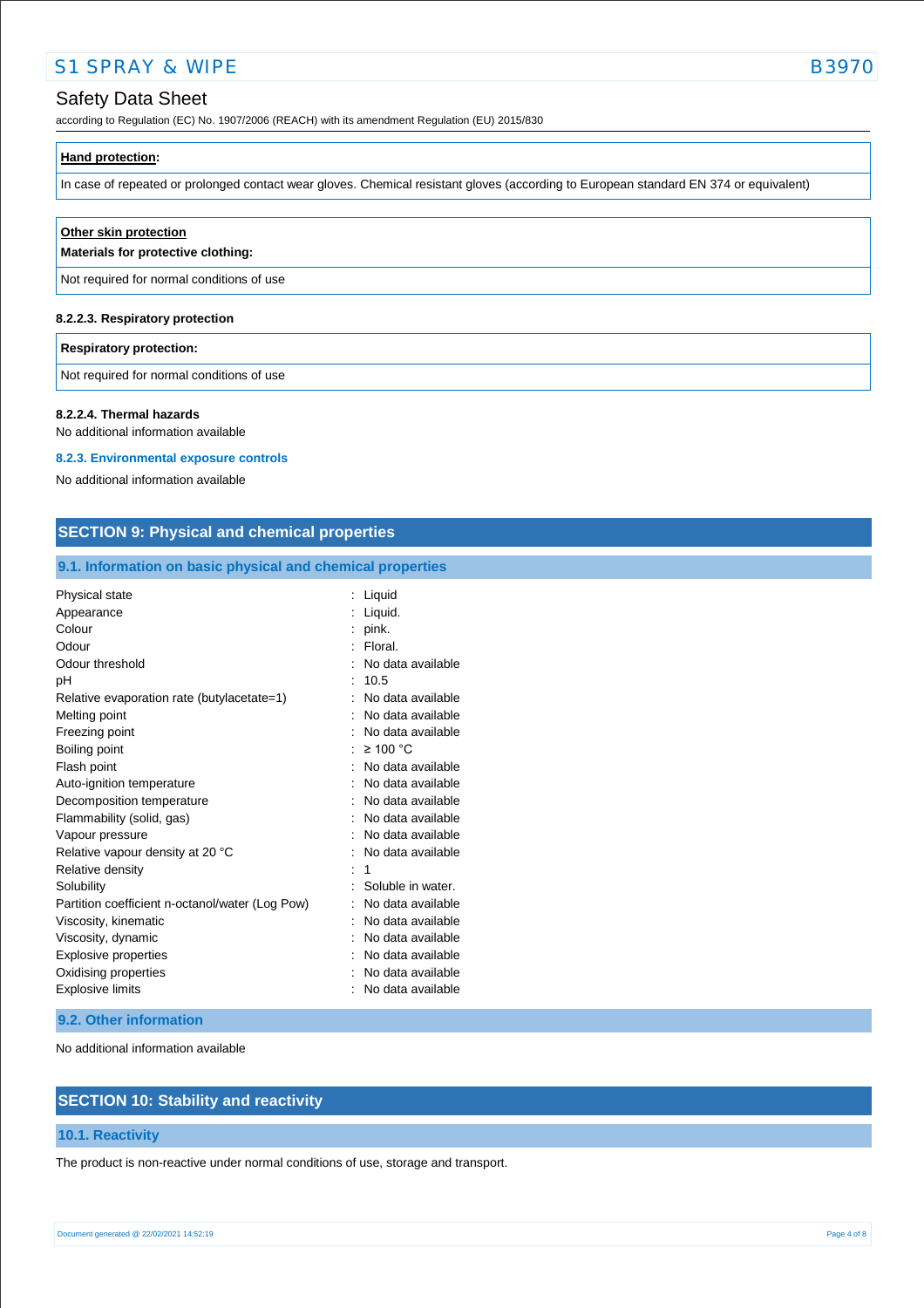## Safety Data Sheet

according to Regulation (EC) No. 1907/2006 (REACH) with its amendment Regulation (EU) 2015/830

#### **10.2. Chemical stability**

Stable under normal conditions.

**10.3. Possibility of hazardous reactions**

No dangerous reactions known under normal conditions of use.

**10.4. Conditions to avoid**

None under recommended storage and handling conditions (see section 7).

**10.5. Incompatible materials**

None under normal use.

**10.6. Hazardous decomposition products**

Under normal conditions of storage and use, hazardous decomposition products should not be produced.

| <b>SECTION 11: Toxicological information</b>                                    |                                                                 |  |
|---------------------------------------------------------------------------------|-----------------------------------------------------------------|--|
| 11.1 Information on toxicological effects                                       |                                                                 |  |
| Acute toxicity (oral)<br>Acute toxicity (dermal)<br>Acute toxicity (inhalation) | Not classified<br>$\bullet$<br>Not classified<br>Not classified |  |
| Skin corrosion/irritation                                                       | Not classified<br>pH: 10.5                                      |  |
| Serious eye damage/irritation                                                   | : Not classified<br>pH: 10.5                                    |  |
| Respiratory or skin sensitisation                                               | Not classified                                                  |  |
| Germ cell mutagenicity                                                          | Not classified                                                  |  |
| Carcinogenicity                                                                 | Not classified<br>÷                                             |  |
| Reproductive toxicity                                                           | : Not classified                                                |  |
| STOT-single exposure                                                            | Not classified<br>÷                                             |  |
| STOT-repeated exposure                                                          | Not classified<br>÷                                             |  |
| Aspiration hazard                                                               | Not classified<br>÷                                             |  |
| <b>SECTION 12: Ecological information</b>                                       |                                                                 |  |

# **12.1. Toxicity** Hazardous to the aquatic environment, short-term (acute) : Not classified Hazardous to the aquatic environment, long-term (chronic) : Harmful to aquatic life with long lasting effects. **12.2. Persistence and degradability** No additional information available **12.3. Bioaccumulative potential** No additional information available **12.4. Mobility in soil** No additional information available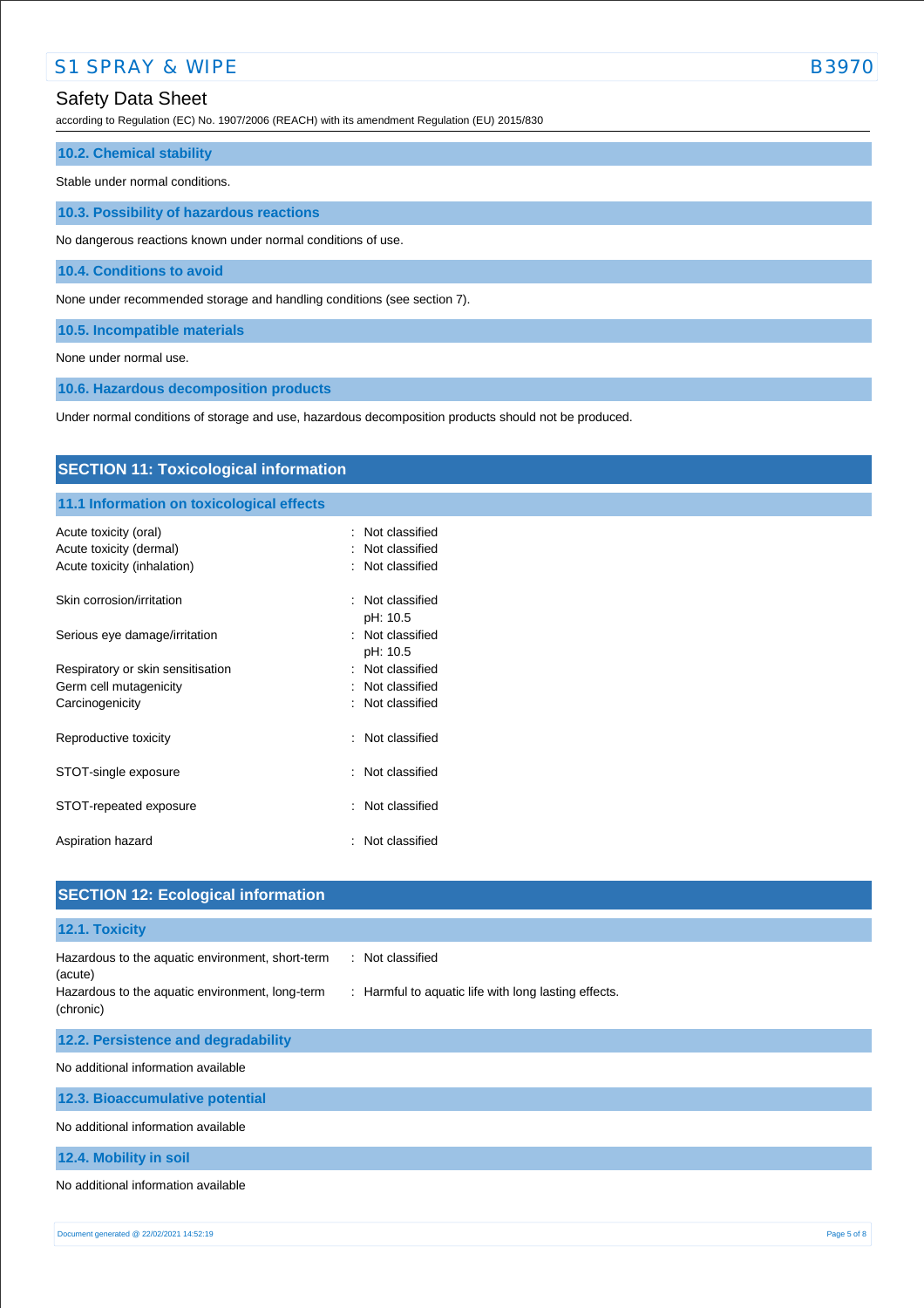according to Regulation (EC) No. 1907/2006 (REACH) with its amendment Regulation (EU) 2015/830

**12.5. Results of PBT and vPvB assessment**

No additional information available

**12.6. Other adverse effects**

No additional information available

## **SECTION 13: Disposal considerations**

**13.1. Waste treatment methods**

No additional information available

## **SECTION 14: Transport information**

In accordance with ADR / IMDG / IATA

| 14.1 UN number                                                                                                                       |                                                    |
|--------------------------------------------------------------------------------------------------------------------------------------|----------------------------------------------------|
| UN-No. (ADR)<br>UN-No. (IMDG)<br>UN-No. (IATA)                                                                                       | Not applicable<br>Not applicable<br>Not applicable |
| 14.2. UN proper shipping name                                                                                                        |                                                    |
| Proper Shipping Name (ADR)<br>Proper Shipping Name (IMDG)<br>Proper Shipping Name (IATA)                                             | Not applicable<br>Not applicable<br>Not applicable |
| 14.3. Transport hazard class(es)                                                                                                     |                                                    |
| <b>ADR</b><br>Transport hazard class(es) (ADR)<br><b>IMDG</b>                                                                        | : Not applicable                                   |
| Transport hazard class(es) (IMDG)<br><b>IATA</b>                                                                                     | Not applicable                                     |
| Transport hazard class(es) (IATA)                                                                                                    | : Not applicable                                   |
| 14.4. Packing group                                                                                                                  |                                                    |
| Packing group (ADR)<br>Packing group (IMDG)<br>Packing group (IATA)                                                                  | Not applicable<br>Not applicable<br>Not applicable |
| <b>14.5. Environmental hazards</b>                                                                                                   |                                                    |
| Dangerous for the environment<br>Marine pollutant<br>Other information                                                               | No<br>No<br>No supplementary information available |
| 14.6. Special precautions for user                                                                                                   |                                                    |
| <b>Overland transport</b><br>No data available<br><b>Transport by sea</b><br>No data available<br>Air transport<br>No data available |                                                    |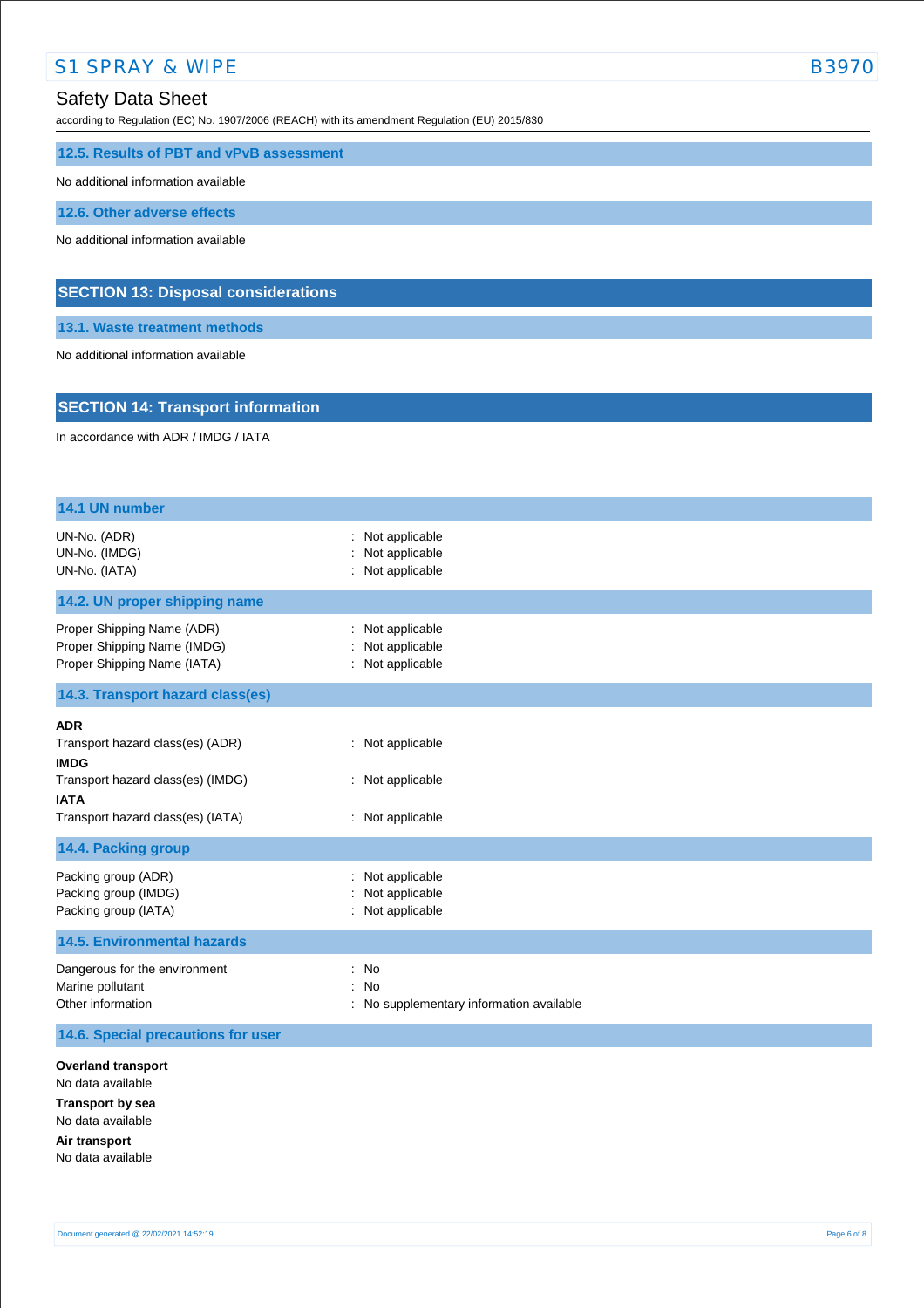## Safety Data Sheet

according to Regulation (EC) No. 1907/2006 (REACH) with its amendment Regulation (EU) 2015/830

### **14.7. Transport in bulk according to Annex II of Marpol and the IBC Code**

Not applicable

## **SECTION 15: Regulatory information**

**15.1. Safety, health and environmental regulations/legislation specific for the substance or mixture**

#### **15.1.1. EU-Regulations**

Contains no REACH substances with Annex XVII restrictions

Contains no substance on the REACH candidate list

Contains no REACH Annex XIV substances

Contains no substance subject to Regulation (EU) No 649/2012 of the European Parliament and of the Council of 4 July 2012 concerning the export and import of hazardous chemicals.

Contains no substance subject to Regulation (EU) No 2019/1021 of the European Parliament and of the Council of 20 June 2019 on persistent organic pollutants

| Detergent Regulation (648/2004/EC): Labelling of contents: |               |  |
|------------------------------------------------------------|---------------|--|
| <b>Component</b>                                           | $\frac{9}{6}$ |  |
| cationic surfactants, non-ionic surfactants                | $< 5\%$       |  |
| perfumes                                                   |               |  |

#### **15.1.2. National regulations**

#### **United Kingdom**

British National Regulations : Commission Regulation (EU) 2015/830 of 28 May 2015 amending Regulation (EC) No 1907/2006 of the European Parliament and of the Council on the Registration, Evaluation, Authorisation and Restriction of Chemicals (REACH). Classification Labelling Packaging Regulation; Regulation (EC) No 1272/2008. Detergent Regulation (648/2004/EC).

#### **15.2. Chemical safety assessment**

No additional information available

## **SECTION 16: Other information**

| Full text of H- and EUH-statements: |                                                                   |
|-------------------------------------|-------------------------------------------------------------------|
| Acute Tox. 4 (Oral)                 | Acute toxicity (oral), Category 4                                 |
| Aquatic Acute 1                     | Hazardous to the aquatic environment - Acute Hazard, Category 1   |
| Aquatic Chronic 1                   | Hazardous to the aquatic environment - Chronic Hazard, Category 1 |
| Eye Dam. 1                          | Serious eye damage/eye irritation, Category 1                     |
| Skin Corr, 1B                       | Skin corrosion/irritation, Category 1, Sub-Category 1B            |
| H302                                | Harmful if swallowed.                                             |
| H314                                | Causes severe skin burns and eye damage.                          |
| H318                                | Causes serious eye damage.                                        |
| H400                                | Very toxic to aquatic life.                                       |
| H410                                | Very toxic to aquatic life with long lasting effects.             |
| H412                                | Harmful to aquatic life with long lasting effects.                |

**Classification and procedure used to derive the classification for mixtures according to Regulation (EC) 1272/2008 [CLP]:**

Aquatic Chronic 3 H412 Calculation method